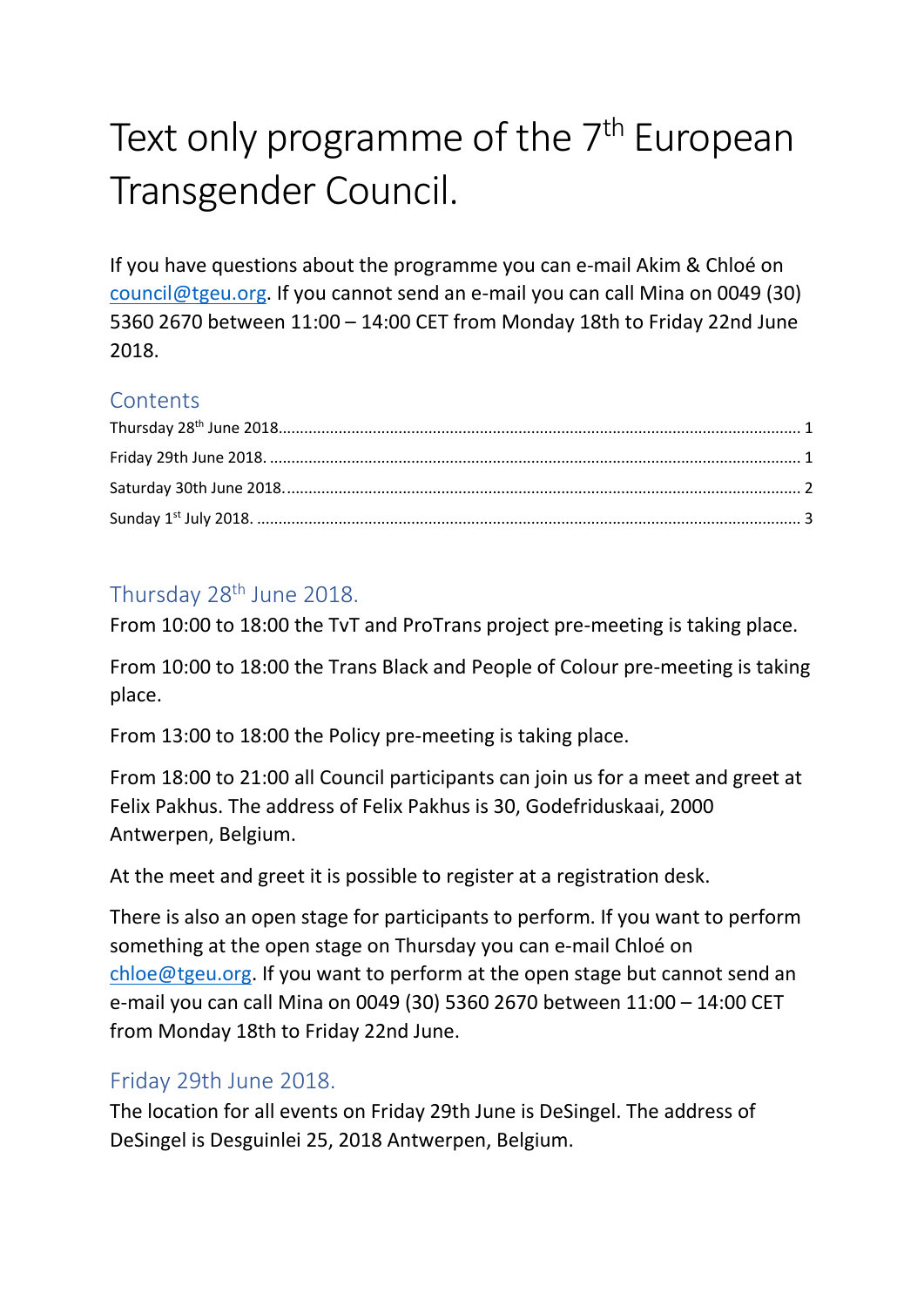From 9:00 to 10:00 you can register at the registration desk if you did not already register on Thursday.

From 10:00 to 11:15 is the Opening Plenary. At the opening plenary local hosts and organisers and TGEU will welcome you to the Council. We will explain what open space technology means.

From 11:45 to 13:00 we will be planning the sessions of the Council. This means that facilitators will help us to plan the agenda together.

From 12:30 to 14:30 lunch is available. If you are finished contributing to planning the sessions you can already go to lunch at 12:30. Lunch stops being served at 14:30.

From 14:30 to 16:00 is our first Open Space. There will be parallel workshops to choose from. The agenda will be decided in the pre-lunch sessions by the participants. In this time is is also possible to go to a set workshop by the International Trans Fund on funding or to watch the movie Yes We Fuck!

From 16:30 to 18:00 is our second Open Space. There will be parallel workshops to choose from. In this time it is also possible to go to a set workshop about TGEU's Statutes or to watch the movie Miss Major.

From 18:00 to 20:00 Dinner is served.

From 20:00 to 21:30 we have a performance by Alok-Vaid Menon and Travis Alabanza.

### <span id="page-1-0"></span>Saturday 30th June 2018.

The location for all events on Saturday 30th June is DeSingel. The address of DeSingel is Desguinlei 25, 2018 Antwerpen, Belgium.

From 9:00 to 10:00 you can register at the registration desk if you did not already register on Thursday or Friday.

From 10:00 to 11:15 is our third Open Space of the Council. There will be parallel workshops to choose from. In this time it is also possible to go to a set workshop about TGEU's Activity Report.

From 11:45 to 12:00 is a plenary. At this plenary all participants come together to report from the council so far.

From 12:00 to 13:00 there is a panel called "Meritocracy and other Bullsh\*t Narratives".